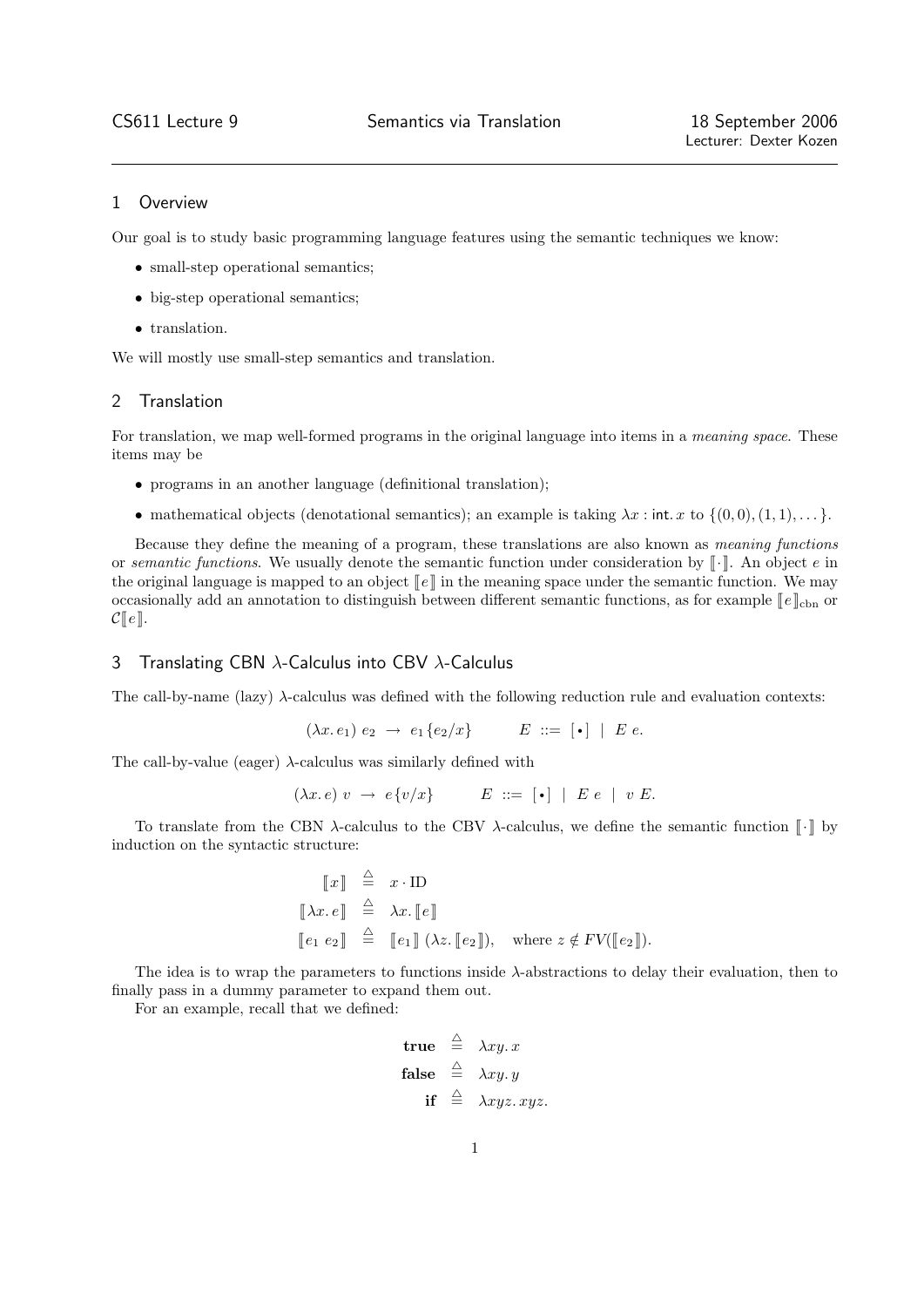The problem with this construction in the CBV  $\lambda$ -calculus is that if b  $e_1$  e<sub>2</sub> evaluates both  $e_1$  and  $e_2$ , regardless of the truth value of b. Perhaps the conversion above can be used to fix these to evaluate them lazily.

$$
\begin{aligned}\n[\mathbf{true}] &= [\lambda xy. x] \\
&= \lambda xy. [\![x]\!] \\
&= \lambda xy. x \text{ ID} \\
[\mathbf{false}] &= \lambda xy. y \text{ ID} \\
[\mathbf{if}] &= [\lambda xyz. xyz] \\
&= \lambda xyz. [\![(xy)z]\!] \\
&= \lambda xyz. [\![xy]\!] \ (\lambda d. [\![z]\!]) \\
&= \lambda xyz. [\![x]\!] \ (\lambda d. [\![y]\!]) \ (\lambda d. [\![z]\!]) \\
&= \lambda xyz. (x \text{ ID}) \ (\lambda d. y \text{ ID}) \ (\lambda d. z \text{ ID}).\n\end{aligned}
$$

This is not a complete solution, as the conversion does not work for all expressions, but only fully converted ones. But if used as intended, it has the desired effect. For example, evaluating under the CBV rules,

$$
\begin{aligned}\n\llbracket \textbf{if true } e_1 \ e_2 \rrbracket &= \llbracket \textbf{if} \rrbracket \ (\lambda d. \llbracket \textbf{true} \rrbracket) \ (\lambda d. \llbracket e_1 \rrbracket) \ (\lambda d. \llbracket e_2 \rrbracket) \\
&= (\lambda xyz. (x \text{ ID}) (\lambda d. y \text{ ID}) (\lambda d. z \text{ ID})) (\lambda d. \llbracket \textbf{true} \rrbracket) (\lambda d. \llbracket e_1 \rrbracket) (\lambda d. \llbracket e_2 \rrbracket) \\
&\rightarrow \ (\langle \lambda d. \llbracket \textbf{true} \rrbracket) \text{ ID}) (\lambda d. (\lambda d. \llbracket e_1 \rrbracket) \text{ ID}) (\lambda d. (\lambda d. \llbracket e_2 \rrbracket) \text{ ID}) \\
&\rightarrow \llbracket \textbf{true} \rrbracket (\lambda d. \llbracket e_1 \rrbracket) (\lambda d. \llbracket e_2 \rrbracket) \\
&\rightarrow \ (\lambda xy. x \text{ ID}) (\lambda d. \llbracket e_1 \rrbracket) (\lambda d. \llbracket e_2 \rrbracket) \\
&\rightarrow \ (\lambda d. \llbracket e_1 \rrbracket) \text{ ID} \\
&\rightarrow \llbracket e_1 \rrbracket,\n\end{aligned}
$$

and  $e_2$  was never evaluated.

## 4 Adequacy

Both the CBV and CBN  $\lambda$ -calculus are *deterministic* systems in the sense that there is at most one reduction that can be performed on any term. When an expression  $e$  in a language is evaluated in a deterministic system, one of three things can happen:

- 1. The computation can converge to a value:  $e \Downarrow v$ .
- 2. The computation can converge to a non-value. When this happens, we say the computation is stuck.
- 3. The computation can diverge:  $e \nightharpoonup$ .

A semantic translation is adequate if these three behaviors in the source system are accurately reflected in the target system, and vice versa. One aspect of this relationship is captured in the following diagram:



If an expression e converges to a value v in zero or more steps in the source language, then  $\llbracket e \rrbracket$  must converge to some value v' that is equivalent (e.g.  $\beta$ -equivalent) to [v], and vice-versa. This is formally stated as two properties, soundness and completeness. For our CBN-to-CBV translation, these properties take the following form: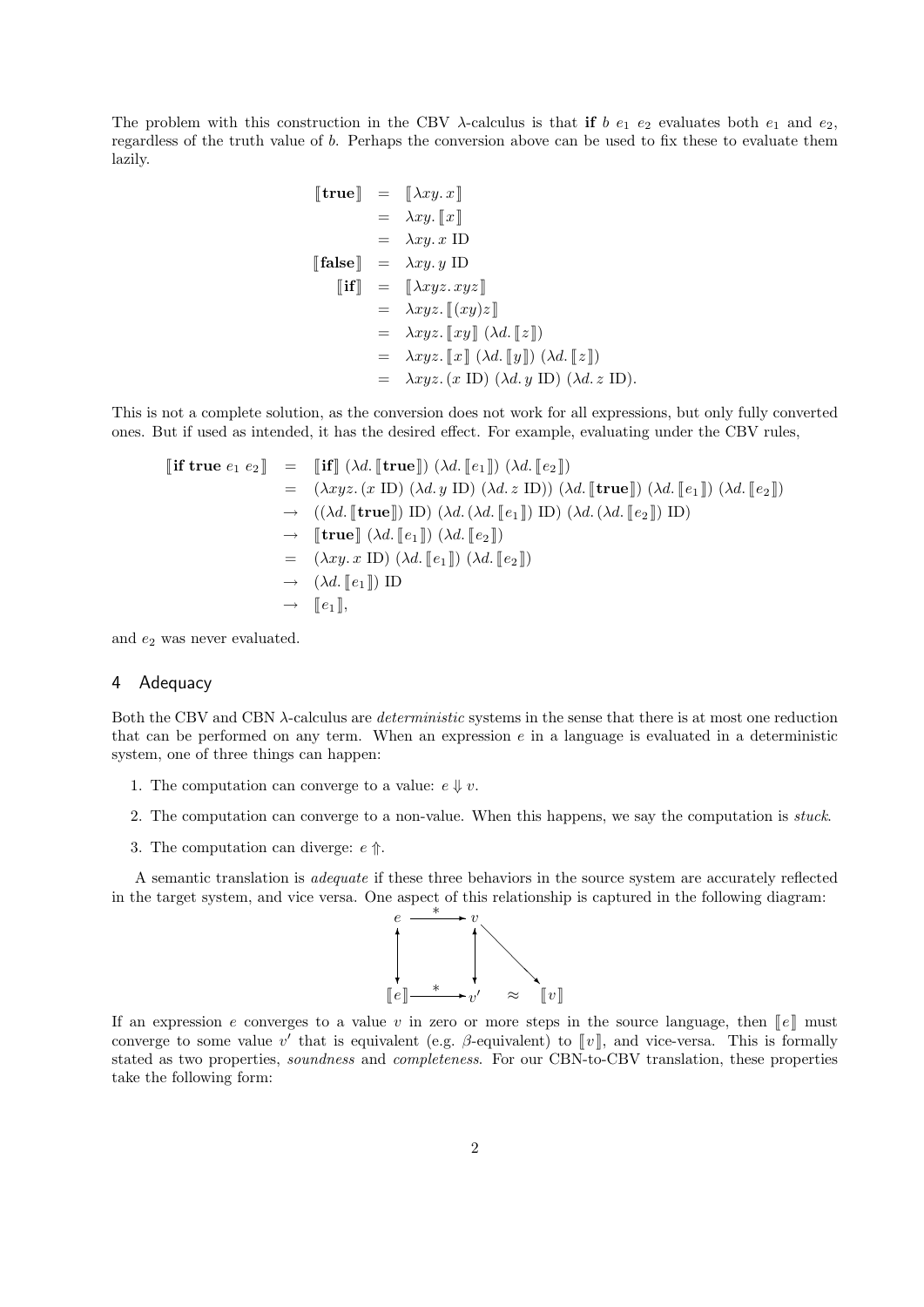### 4.1 Soundness

$$
[\![ e ]\!] \overset{*}{\underset{\text{cbv}}{\longrightarrow}} v' \ \ \Rightarrow \ \ \exists v \ e \overset{*}{\underset{\text{cbn}}{\longrightarrow}} v \wedge v' \approx [\![ v ]\!]
$$

In other words, any computation in the CBV domain starting from the image  $\llbracket e \rrbracket$  of a CBN program e must accurately reflect the computation in the CBN domain.

### 4.2 Completeness

$$
e \xrightarrow{\ast} v \Rightarrow \exists v' \; [e] \xrightarrow{\ast} v' \wedge v' \approx [v]
$$

In other words, any computation in the CBN domain starting from  $e$  must be accurately reflected by the computation in the CBV domain starting from the image  $\lbrack\! \lbrack e \rbrack\! \rbrack$ .

#### 4.3 Nontermination

It must also be the case that the source and target agree on nonterminating executions. We write  $e \uparrow$  and say that e diverges if there exists an infinite sequence of expressions  $e_1, e_2, \ldots$  such that  $e \to e_1 \to e_2 \to \ldots$ . The additional condition for adequacy is

$$
e \uparrow_{\text{cbn}} \quad \Leftrightarrow \quad [e] \uparrow_{\text{cbv}}.
$$

The direction  $\Leftarrow$  of this implication can be considered part of the requirement for soundness, and the direction  $\Rightarrow$  can be considered part of the requirement for completeness. Adequacy is the combination of soundness and completeness.

# 5 Untyped ML (uML)

Let's construct an example by augmenting the λ-calculus with some more conventional programming constructs and defining its translation to the CBV λ-calculus. We call this language uML since it resembles ML, with the "u" standing for "untyped".

5.1 Expressions

$$
e \ ::= \ \lambda x_1 \ldots x_n \cdot e \mid e_0 \cdots e_n \mid x \mid n \mid \text{true} \mid \text{false}
$$
\n
$$
\mid (e_1, \ldots, e_n) \mid \#n \ e \mid \text{if } e_0 \text{ then } e_1 \text{ else } e_2
$$
\n
$$
\mid \text{let } x = e_1 \text{ in } e_2
$$
\n
$$
\mid \text{letrec } f_1 = \lambda x_1 \cdot e_1 \text{ and } \ldots \text{ and } f_n = \lambda x_n \cdot e_n \text{ in } e
$$

5.2 Values

$$
v ::= \lambda x_1 ... x_n e \mid n \mid \text{true} \mid \text{false} \mid (v_1, ..., v_n)
$$

### 5.3 Evaluation Contexts

$$
E \quad ::= \quad [\bullet] \mid v_0 \; \cdots \; v_m \; E \; e_{m+2} \; \cdots \; e_n \mid \; \# n \; E
$$
\n
$$
\mid \text{ if } E \text{ then } e_1 \text{ else } e_2
$$
\n
$$
\mid \text{ let } x = E \text{ in } e
$$
\n
$$
\mid (v_1, \ldots, v_m, E, e_{m+2}, \ldots, e_n)
$$